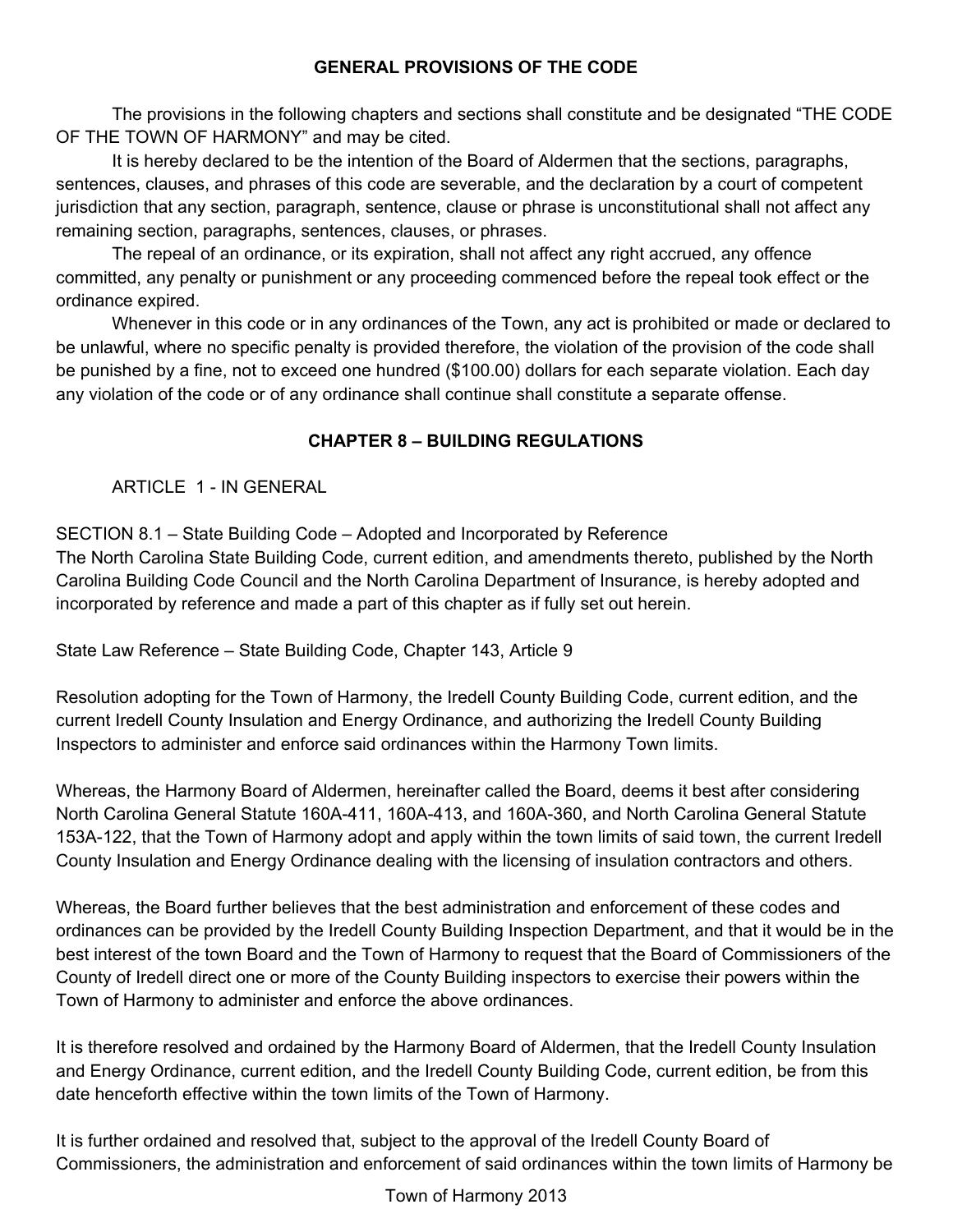conducted by the Iredell County Building Inspectors Office in the manner and form directed by the Iredell County Board of Commissioners.

This ordinance and resolution is adopted pursuant to North Carolina General Statutes 160A-411, 160A-413, 160A-360, and 153A-122.

This resolution and ordinance adopted hereby shall be effective this  $3<sup>rd</sup>$  day of April 1978.

ARTICLE 2 - ZONING

IREDELL COUNTY/TOWN OF HARMONY INTERLOCAL AGREEMENT FOR IMPLEMENTATION AND ENFORCEMENT OF ZONING WITHIN THE TOWN OF HARMONY WITNESSETH:

WHEREAS, Iredell County and the Town of Harmony desire to enter into an agreement, concerning the implementation and enforcement of zoning within the incorporated area of the Town of Harmony, in order to facilitate growth and land use planning; and

WHEREAS, Article 322 of Chapter 153A authorizes the County to enter into such an agreement and Article 363 of Chapter 160A authorizes the Town of Harmony to enter into such an agreement; and WHEREAS, NCGS 160A-360 authorizes the Town of Harmony to implement zoning within their corporate limits; and

WHEREAS, the Iredell County Board of Commissioners have agreed for the Iredell County Department of Planning and Development to assist the Town of Harmony with this implementation; and

WHEREAS, the Iredell County Board of Commissioners have agreed that the County staff will serve as staff to the Town of Harmony concerning all zoning matters.

NOW THEREFORE, the parties do mutually agree as follows:

Sphere of Influence

The Town of Harmony will maintain a Zoning Ordinance similar to the Iredell County Zoning Ordinance.

Iredell County shall provide staff from the Department of Planning and Development to assist the Town with the implementation its adopted Zoning Ordinance.

Iredell County shall provide staff to assist the Town Council concerning all rezoning, expansion of non-conforming use, special use permit, variance, and change in nonconforming use hearings.

Iredell County shall provide staff to enforce the zoning code concerning any violation procedures that may arise.

Iredell County shall charge and receive a fee for all zoning permits, rezoning applications, variances, amendments, and special use permits for property within the corporate limits based upon the Iredell